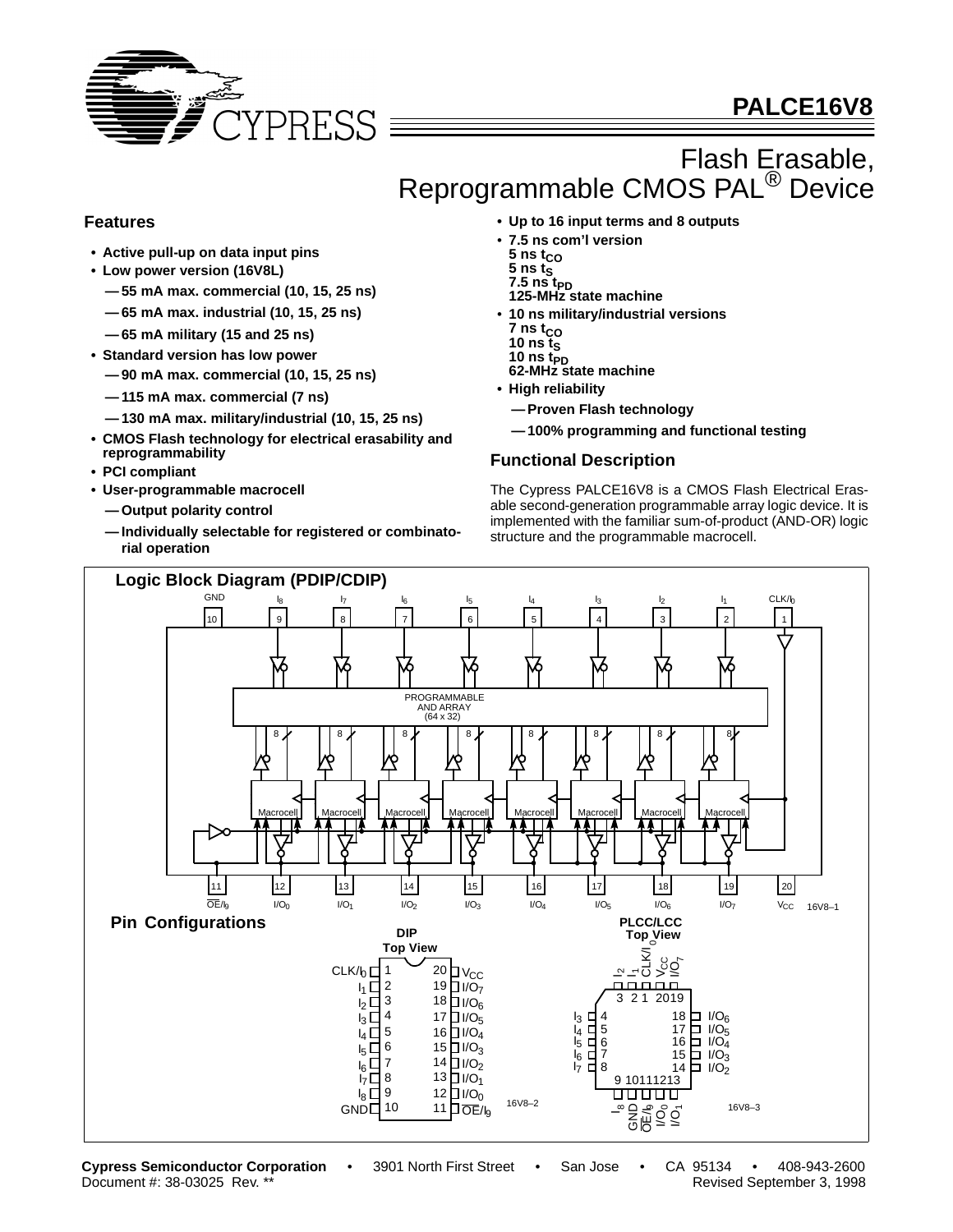

### **Selection Guide**

|                            | t <sub>PD</sub> ns |     |                          | $t_{\rm S}$ ns |           | $t_{CO}$ ns |       | $I_{\rm CC}$ mA |  |
|----------------------------|--------------------|-----|--------------------------|----------------|-----------|-------------|-------|-----------------|--|
| <b>Generic Part Number</b> | Com'l/Ind          | Mil | Com'l/Ind                | Mil            | Com'l/Ind | Mil         | Com'l | Mil/Ind         |  |
| <b>PALCE16V8-5</b>         | 5                  |     | 3                        |                | 4         |             | 115   |                 |  |
| <b>PALCE16V8-7</b>         | 7.5                |     | $\overline{\phantom{a}}$ |                | 5         |             | 115   |                 |  |
| <b>PALCE16V8-10</b>        | 10                 | 10  | 10                       | 10             |           | 10          | 90    | 130             |  |
| <b>PALCE16V8-15</b>        | 15                 | 15  | 12                       | 12             | 10        | 10          | 90    | 130             |  |
| <b>PALCE16V8-25</b>        | 25                 | 25  | 15                       | 20             | 12        | 12          | 90    | 130             |  |
| <b>PALCE16V8L-15</b>       | 15                 | 15  | 12                       | 12             | 10        | 12          | 55    | 65              |  |
| <b>PALCE16V8L-25</b>       | 25                 | 25  | 15                       | 20             | 12        | 20          | 55    | 65              |  |

Shaded area contains preliminary information.

#### **Functional Description** (continued)

The PALCE16V8 is executed in a 20-pin 300-mil molded DIP, a 300-mil cerdip, a 20-lead square ceramic leadless chip carrier, and a 20-lead square plastic leaded chip carrier.

The device provides up to 16 inputs and 8 outputs. The PALCE16V8 can be electrically erased and reprogrammed. The programmable macrocell enables the device to function as a superset to the familiar 20-pin PLDs such as 16L8, 16R8, 16R6, and 16R4.

The PALCE16V8 features 8 product terms per output and 32 input terms into the AND array. The first product term in a macrocell can be used either as an internal output enable control or as a data product term.

There are a total of 18 architecture bits in the PALCE16V8 macrocell; two are global bits that apply to all macrocells and 16 that apply locally, two bits per macrocell. The architecture bits determine whether the macrocell functions as a register or combinatorial with inverting or noninverting output. The output enable control can come from an external pin or internally from a product term. The output can also be permanently enabled, functioning as a dedicated output or permanently disabled, functioning as a dedicated input. Feedback paths are selectable from either the input/output pin associated with the macrocell, the input/output pin associated with an adjacent pin, or from the macrocell register itself.

#### **Configuration Table**

#### **Power-Up Reset**

All registers in the PALCE16V8 power-up to a logic LOW for predictable system initialization. For each register, the associated output pin will be HIGH due to active-LOW outputs.

#### **Electronic Signature**

An electronic signature word is provided in the PALCE16V8 that consists of 64 bits of programmable memory that can contain user-defined data.

#### **Security Bit**

A security bit is provided that defeats the readback of the internal programmed pattern when the bit is programmed.

#### **Low Power**

The Cypress PALCE16V8 provides low-power operation through the use of CMOS technology, and increased testability with Flash reprogrammability.

#### **Product Term Disable**

Product Term Disable (PTD) fuses are included for each product term. The PTD fuses allow each product term to be individually disabled.

| CG <sub>0</sub> | CG <sub>1</sub> | CL0 <sub>x</sub> | <b>Cell Configuration</b>   | <b>Devices Emulated</b>    |
|-----------------|-----------------|------------------|-----------------------------|----------------------------|
|                 |                 |                  | <b>Registered Output</b>    | <b>Registered Med PALs</b> |
|                 |                 |                  | Combinatorial I/O           | <b>Registered Med PALs</b> |
|                 |                 |                  | <b>Combinatorial Output</b> | Small PAL <sub>S</sub>     |
|                 |                 |                  | Input                       | Small PAL <sub>s</sub>     |
|                 |                 |                  | Combinatorial I/O           | 16L8 only                  |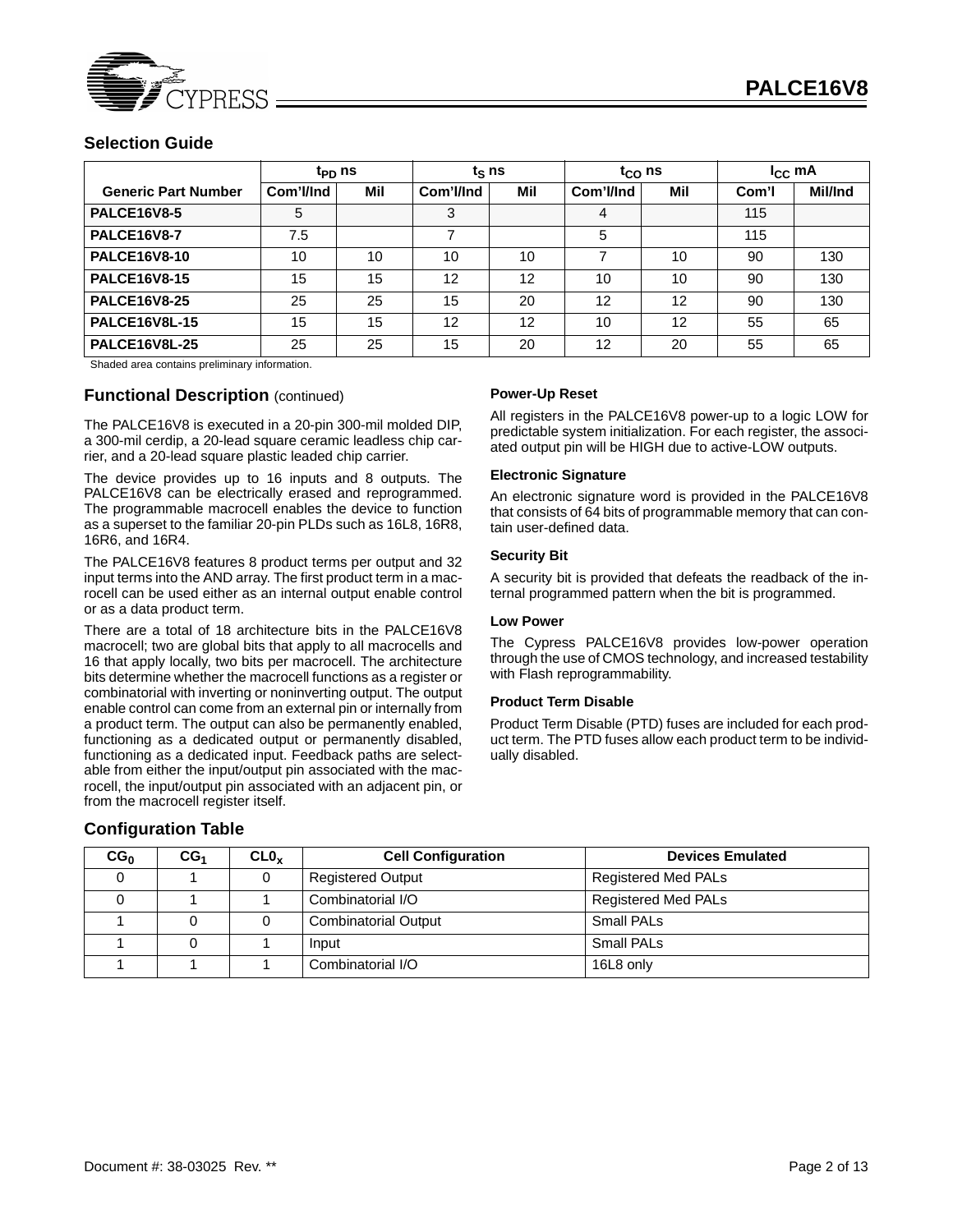

# **Macrocell**



16V8–4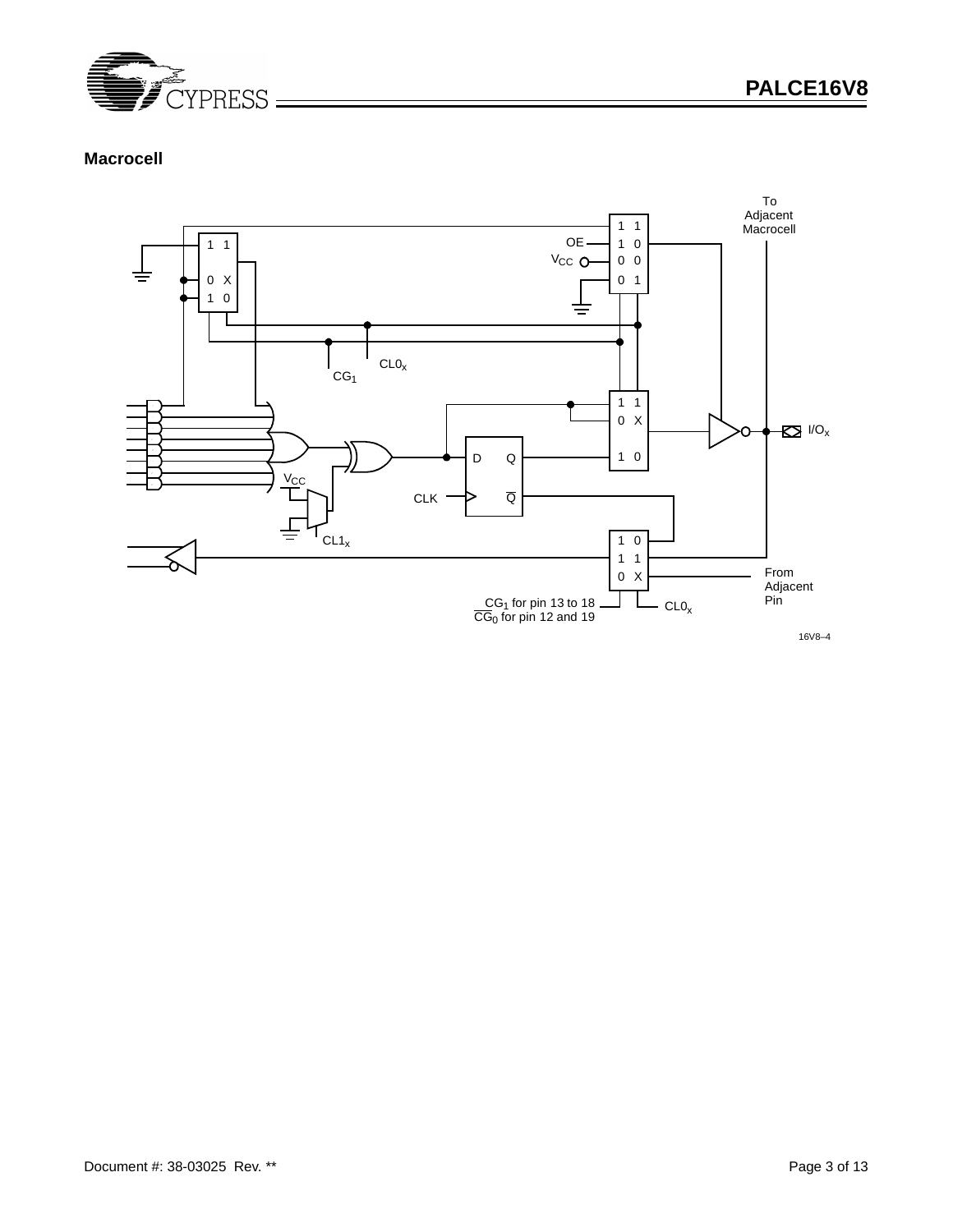

## **Maximum Ratings**

(Above which the useful life may be impaired. For user guidelines, not tested.)

| Ambient Temperature with           |  |
|------------------------------------|--|
| Supply Voltage to Ground Potential |  |
| DC Voltage Applied to Outputs      |  |
|                                    |  |

| Output Current into Outputs (LOW) 24 mA |  |
|-----------------------------------------|--|
|                                         |  |
|                                         |  |

## **Operating Range**

| Range                   | <b>Ambient</b><br><b>Temperature</b> | $V_{\rm CC}$  |
|-------------------------|--------------------------------------|---------------|
| Commercial              | $0^{\circ}$ C to +75 $^{\circ}$ C    | $5V + 5%$     |
| Military <sup>[1]</sup> | $-55^{\circ}$ C to +125 $^{\circ}$ C | $5V \pm 10\%$ |
| Industrial              | $-40^{\circ}$ C to $+85^{\circ}$ C   | $5V \pm 10\%$ |

#### **Electrical Characteristics Over the Operating Range**[2]

| <b>Parameter</b>                 | <b>Description</b>                   |                                                 | <b>Test Conditions</b>                                              |         | Min.   | Max.   | <b>Unit</b> |
|----------------------------------|--------------------------------------|-------------------------------------------------|---------------------------------------------------------------------|---------|--------|--------|-------------|
| V <sub>OH</sub>                  | <b>Output HIGH Voltage</b>           | $V_{CC}$ = Min.,                                | $I_{OH} = -3.2$ mA                                                  | Com'l   | 2.4    |        | V           |
|                                  |                                      | $V_{IN} = V_{IH}$ or $V_{IL}$                   | $I_{OH} = -2$ mA                                                    | Mil/Ind |        |        |             |
| $V_{OL}$                         | <b>Output LOW Voltage</b>            | $V_{CC}$ = Min.,                                | $I_{\text{OI}} = 24 \text{ mA}$                                     | Com'l   |        | 0.5    | $\vee$      |
|                                  |                                      | $V_{IN}$ = $V_{IH}$ or $V_{IL}$                 | $I_{OI}$ = 12 mA                                                    | Mil/Ind |        |        |             |
| $V_{\text{IH}}$                  | Input HIGH Level                     |                                                 | Guaranteed Input Logical HIGH Voltage for All Inputs <sup>[3]</sup> |         | 2.0    |        | $\vee$      |
| $V_{\parallel L}^{[4]}$          | Input LOW Level                      |                                                 | Guaranteed Input Logical LOW Voltage for All Inputs <sup>[3]</sup>  |         | $-0.5$ | 0.8    | $\vee$      |
| Iн                               | Input or I/O HIGH Leakage<br>Current | $3.5V \leq V_{IN} \leq V_{CC}$                  |                                                                     |         | 10     | μA     |             |
| $I_{\parallel L}$ <sup>[5]</sup> | Input or I/O LOW Leakage<br>Current  | $0V \leq V_{IN} \leq V_{IN}$ (Max.)             |                                                                     |         |        | $-100$ | μA          |
| $I_{SC}$                         | Output Short Circuit Current         | $V_{CC}$ = Max., $V_{OUT}$ = 0.5 $V^{[6, 7]}$   |                                                                     |         | $-30$  | $-150$ | mA          |
| $I_{\rm CC}$                     | <b>Operating Power Supply</b>        | $V_{CC}$ = Max.,                                | 5, 7 ns                                                             | Com'l   |        | 115    | mA          |
|                                  | Current                              | $V_{II} = 0V$ , $V_{IH} = 3V$ ,<br>Output Open, | 10, 15, 25 ns                                                       |         |        | 90     | mA          |
|                                  | $f = 15 MHz$                         |                                                 | 15L, 25L ns                                                         |         |        | 55     | mA          |
|                                  |                                      | (counter)                                       | 10, 15, 25 ns                                                       | Mil/Ind |        | 130    | mA          |
|                                  |                                      |                                                 | 15L, 25L ns                                                         | Mil.    |        | 65     | mA          |
|                                  |                                      |                                                 | 15L, 25L ns                                                         | Ind.    |        | 65     | mA          |

#### **Capacitance**[7]

| Parameter | <b>Description</b>        | <b>Test Conditions</b>                                                | Typ. | Unit |
|-----------|---------------------------|-----------------------------------------------------------------------|------|------|
| ∪lN       | Input Capacitance         | $V_{IN} = 2.0 V \circledcirc f = 1 MHz$                               |      | p⊦   |
| LOUT      | <b>Output Capacitance</b> | $V_{\text{OUT}} = 2.0 \text{V} \circledcirc \text{f} = 1 \text{ MHz}$ |      | p⊦   |

### **Endurance Characteristics**[7]

| Parameter | Description                      | <b>Test Conditions</b>        | Min. | Max. | Unit   |
|-----------|----------------------------------|-------------------------------|------|------|--------|
|           | But Minimum Reprogramming Cycles | Normal Programming Conditions | 100  |      | Cvcles |

**Notes:**

1.  $T_A$  is the "instant on" case temperature.

2. See the last page of this specification for Group A subgroup testing information.<br>3. These are absolute values with respect to device ground. All overshoots due to system or tester noise are included.<br>4. V<sub>IL</sub> (Min.) is

5. The leakage current is due to the internal pull-up resistor on all pins.<br>6. Not more than one output should be tested at a time. Duration of the short circuit should not be more than one second. V<sub>OUT</sub> = 0.5V has

caused by tester ground degradation. 7. Tested initially and after any design or process changes that may affect these parameters.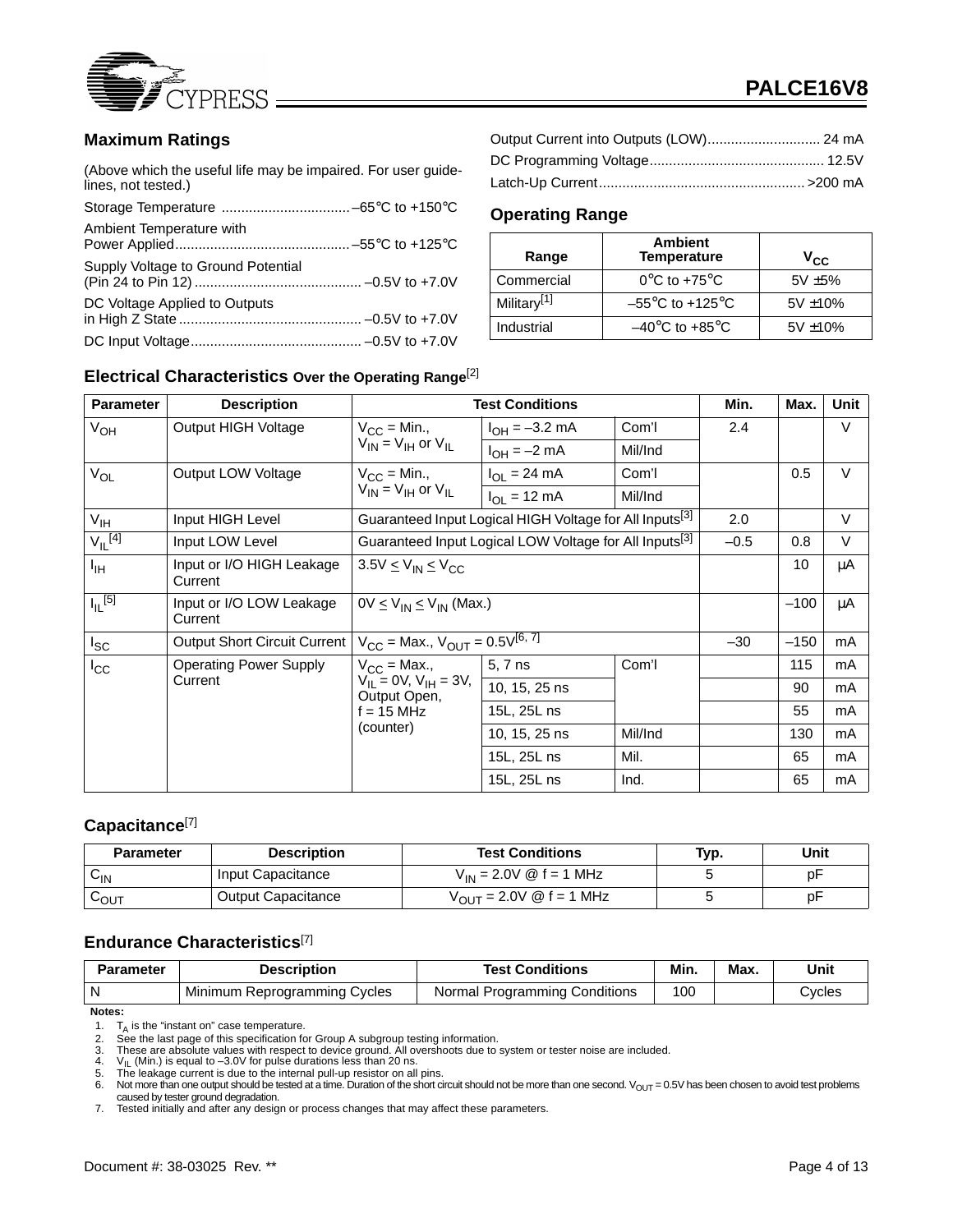

## **AC Test Loads and Waveforms**



|                                   |                                            |         |             | <b>Commercial</b> | <b>Military</b> |                |                                                                |
|-----------------------------------|--------------------------------------------|---------|-------------|-------------------|-----------------|----------------|----------------------------------------------------------------|
| <b>Specification</b>              | S <sub>1</sub>                             | $c_{L}$ | $R_1$       | R <sub>2</sub>    | $R_1$           | R <sub>2</sub> | <b>Measured Output Value</b>                                   |
| t <sub>PD</sub> , t <sub>CO</sub> | Closed                                     | 50 pF   | $200\Omega$ | $390\Omega$       | $390\Omega$     | 750Ω           | 1.5V                                                           |
| $t_{PZX}$ , $t_{EA}$              | $Z \cdot H$ : Open<br>$Z \cdot L$ : Closed |         |             |                   |                 |                | 1.5V                                                           |
| $t_{PXZ}$ , $t_{ER}$              | $H \cdot Z$ : Open<br>$L \cdot Z$ : Closed | 5 pF    |             |                   |                 |                | H · Z: V <sub>OH</sub> – 0.5V<br>L · Z: V <sub>OL</sub> + 0.5V |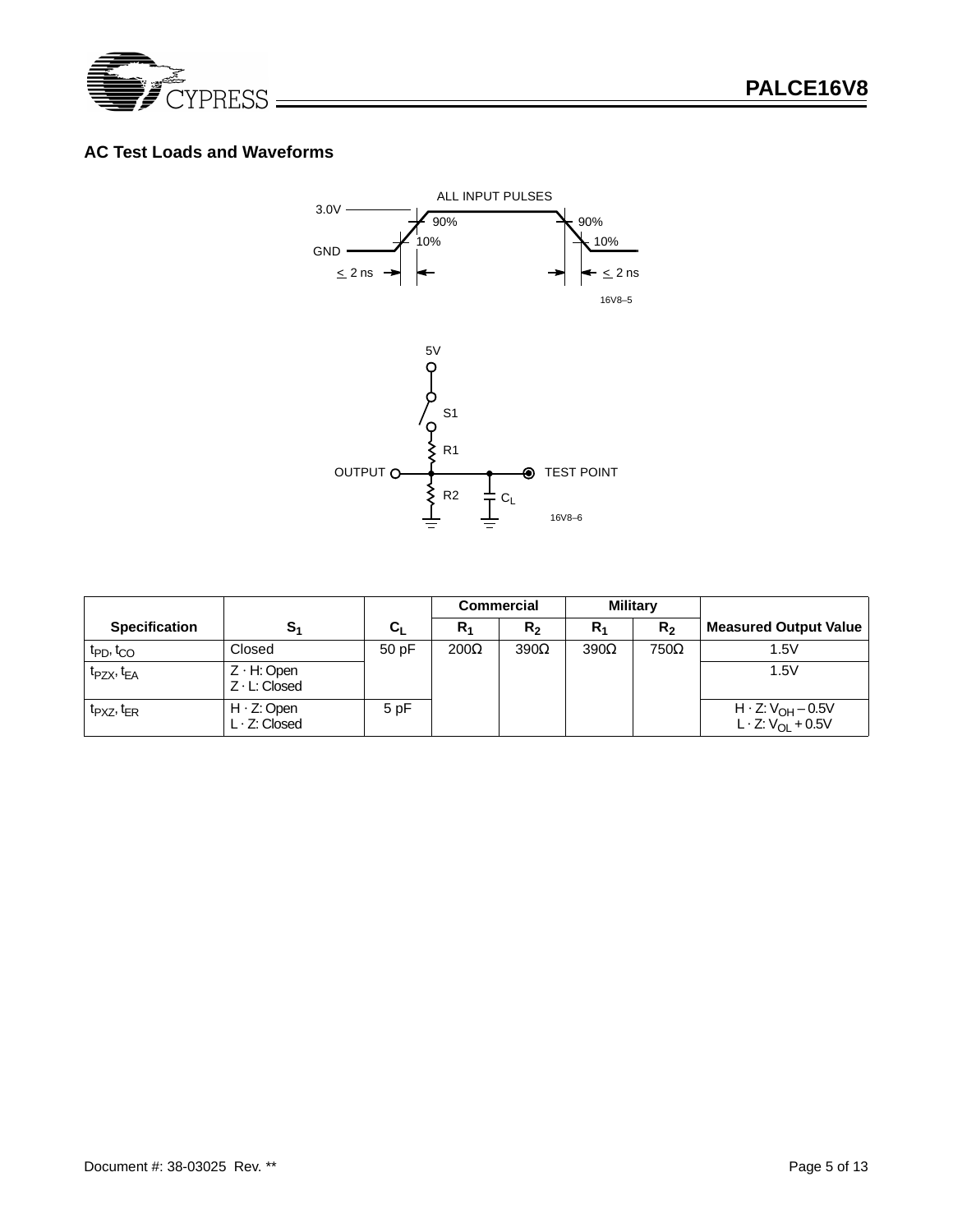

#### **Commercial and Industrial Switching Characteristics**[2]

|                  |                                                                                                 |                | 16V8-5         |                | 16V8-7         |                | 16V8-10        |                | 16V8-15 |              | 16V8-25 |             |
|------------------|-------------------------------------------------------------------------------------------------|----------------|----------------|----------------|----------------|----------------|----------------|----------------|---------|--------------|---------|-------------|
| <b>Parameter</b> | <b>Description</b>                                                                              | Min.           | Max.           | Min.           | Max.           | Min.           | Max.           | Min.           | Max.    | Min.         | Max.    | <b>Unit</b> |
| $t_{PD}$         | Input to Output<br>Propagation<br>Delay <sup>[8, 9]</sup>                                       | $\mathbf{1}$   | 5              | 3              | 7.5            | 3              | 10             | $\overline{3}$ | 15      | 3            | 25      | ns          |
| $t_{PZX}$        | OE to Output<br>Enable                                                                          | $\mathbf{1}$   | 6              |                | 6              |                | 10             |                | 15      |              | 20      | ns          |
| t <sub>PXZ</sub> | OE to Output<br><b>Disable</b>                                                                  | $\mathbf{1}$   | 5              |                | 6              |                | 10             |                | 15      |              | 20      | ns          |
| $t_{EA}$         | Input to Output<br>Enable Delay <sup>[7]</sup>                                                  | $\mathbf{1}$   | 6              |                | 9              |                | 10             |                | 15      |              | 25      | ns          |
| $t_{ER}$         | Input to Output<br>Disable Delay <sup>[7, 10]</sup>                                             | $\mathbf{1}$   | 5              |                | 9              |                | 10             |                | 15      |              | 25      | ns          |
| $t_{CO}$         | Clock to Output<br>Delay <sup>[8,9]</sup>                                                       | $\mathbf{1}$   | $\overline{4}$ | $\overline{2}$ | 5              | $\overline{2}$ | $\overline{7}$ | $\overline{2}$ | 10      | 2            | 12      | ns          |
| $t_S$            | Input or Feedback<br>Set-Up Time                                                                | 3              |                | 5              |                | 7.5            |                | 12             |         | 15           |         | ns          |
| $t_H$            | Input Hold Time                                                                                 | $\mathbf 0$    |                | $\Omega$       |                | $\mathbf 0$    |                | $\Omega$       |         | $\Omega$     |         | ns          |
| $t_{\mathsf{P}}$ | <b>External Clock</b><br>Period $(t_{CO} + t_S)$                                                | $\overline{7}$ |                | 10             |                | 14.5           |                | 22             |         | 27           |         | ns          |
| $t_{WH}$         | Clock Width HIGH[7]                                                                             | $\overline{3}$ |                | $\overline{4}$ |                | 6              |                | 8              |         | 12           |         | ns          |
| $t_{WL}$         | Clock Width LOW <sup>[7]</sup>                                                                  | 3              |                | 4              |                | 6              |                | 8              |         | 12           |         | ns          |
| $f_{MAX1}$       | <b>External Maximum</b><br>Frequency<br>$(1/(t_{CO} + t_S))^{[7, 11]}$                          | 143            |                | 100            |                | 69             |                | 45.5           |         | 37           |         | <b>MHz</b>  |
| $f_{MAX2}$       | Data Path Maximum Fre-<br>quency $(1/(t_{WH} + t_{WL}))^{[7, 12]}$                              | 166            |                | 125            |                | 83             |                | 62.5           |         | 41.6         |         | <b>MHz</b>  |
| $f_{MAX3}$       | <b>Internal Feedback</b><br>Maximum Frequency<br>$(1/(t_{\text{CF}} + t_{\text{S}}))^{[7, 13]}$ | 166            |                | 125            |                | 74             |                | 50             |         | 40           |         | <b>MHz</b>  |
| $t_{CF}$         | Register Clock to<br>Feedback Input <sup>[7, 14]</sup>                                          |                | $\overline{3}$ |                | $\overline{3}$ |                | 6              |                | 8       |              | 10      | ns          |
| $t_{PR}$         | Power-Up Reset Time <sup>[7]</sup>                                                              | $\mathbf{1}$   |                | 1              |                | 1              |                | 1              |         | $\mathbf{1}$ |         | μs          |

Shaded area contains preliminary information.

**Notes:**

8. Min. times are tested initially and after any design or process changes that may affect these parameters.

9. This specification is guaranteed for all device outputs changing state in a given access cycle.<br>10. This parameter is measured as the time after OE pin or internal disable input disables or enables the output pin. This

12. This specification indicates the guaranteed maximum frequency at which the device can operate in data path mode.<br>13. This specification indicates the guaranteed maximum frequency at which a state machine configuration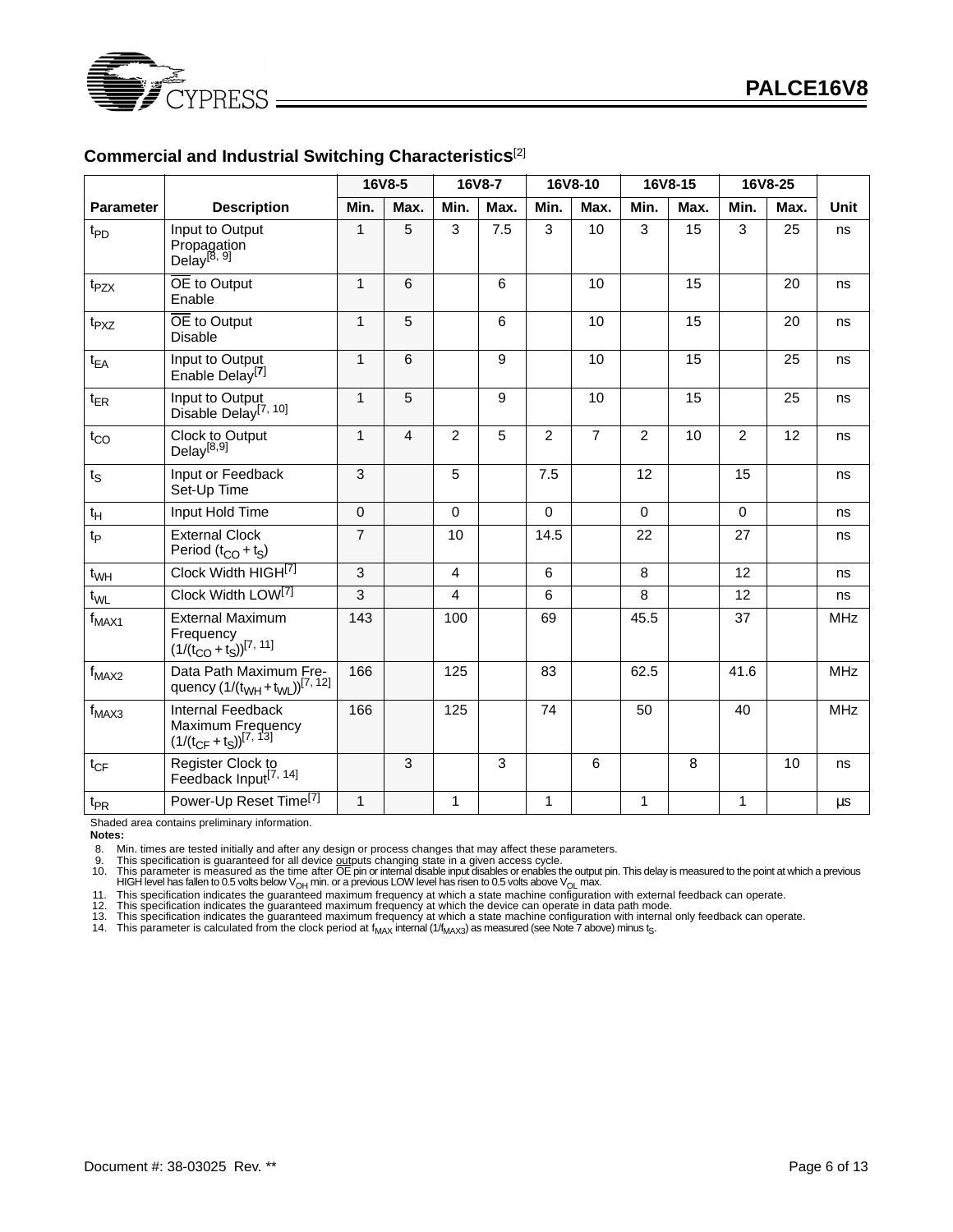

# **Military Switching Characteristics**[7]

|                             |                                                                       |                | 16V8-10        | 16V8-15 |      | 16V8-25        |      |            |
|-----------------------------|-----------------------------------------------------------------------|----------------|----------------|---------|------|----------------|------|------------|
| <b>Parameter</b>            | <b>Description</b>                                                    | Min.           | Max.           | Min.    | Max. | Min.           | Max. | Unit       |
| $t_{PD}$                    | Input to Output<br>Propagation Delay <sup>[8, 9]</sup>                | 3              | 10             | 3       | 15   | 3              | 25   | ns         |
| $t_{PZX}$                   | OE to Output Enable                                                   |                | 10             |         | 15   |                | 20   | ns         |
| t <sub>PXZ</sub>            | OE to Output Disable                                                  |                | 10             |         | 15   |                | 20   | ns         |
| $t_{EA}$                    | Input to Output Enable Delay <sup>[7]</sup>                           |                | 10             |         | 15   |                | 25   | ns         |
| $t_{ER}$                    | Input to Output Disable Delay <sup>[7, 10]</sup>                      |                | 10             |         | 15   |                | 25   | ns         |
| $t_{CO}$                    | Clock to Output Delay <sup>[8, 9]</sup>                               | $\overline{2}$ | $\overline{7}$ | 2       | 10   | $\overline{c}$ | 12   | ns         |
| $t_{\rm S}$                 | Input or Feedback Set-Up Time                                         | 10             |                | 12      |      | 15             |      | ns         |
| $t_H$                       | Input Hold Time                                                       | $.5\,$         |                | .5      |      | $.5\,$         |      | ns         |
| $\mathfrak{t}_{\mathsf{P}}$ | External Clock Period $(t_{CO} + t_S)$                                | 17             |                | 22      |      | 27             |      | ns         |
| $t_{WH}$                    | Clock Width HIGH[7]                                                   | 6              |                | 8       |      | 12             |      | ns         |
| $t_{\text{WL}}$             | Clock Width LOW <sup>[7]</sup>                                        | 6              |                | 8       |      | 12             |      | ns         |
| $f_{MAX1}$                  | External Maximum Frequency<br>$(1/(t_{CO} + t_S)^{[7, 11]}$           | 58             |                | 45.5    |      | 37             |      | MHz        |
| $f_{MAX2}$                  | Data Path Maximum Frequency $(1/(t_{WH} + t_{WL}))^{[7, 12]}$         | 83             |                | 62.5    |      | 41.6           |      | <b>MHz</b> |
| $f_{MAX3}$                  | Internal Feedback Maximum<br>Frequency $(1/(t_{CF} + t_S))^{[7, 13]}$ | 62.5           |                | 50      |      | 40             |      | <b>MHz</b> |
| $t_{CF}$                    | Register Clock to<br>Feedback Input <sup>[7, 14]</sup>                |                | 6              |         | 8    |                | 10   | ns         |
| $t_{PR}$                    | Power-Up Reset Time <sup>[7]</sup>                                    | 1              |                | 1       |      | 1              |      | μs         |

#### **Switching Waveform**





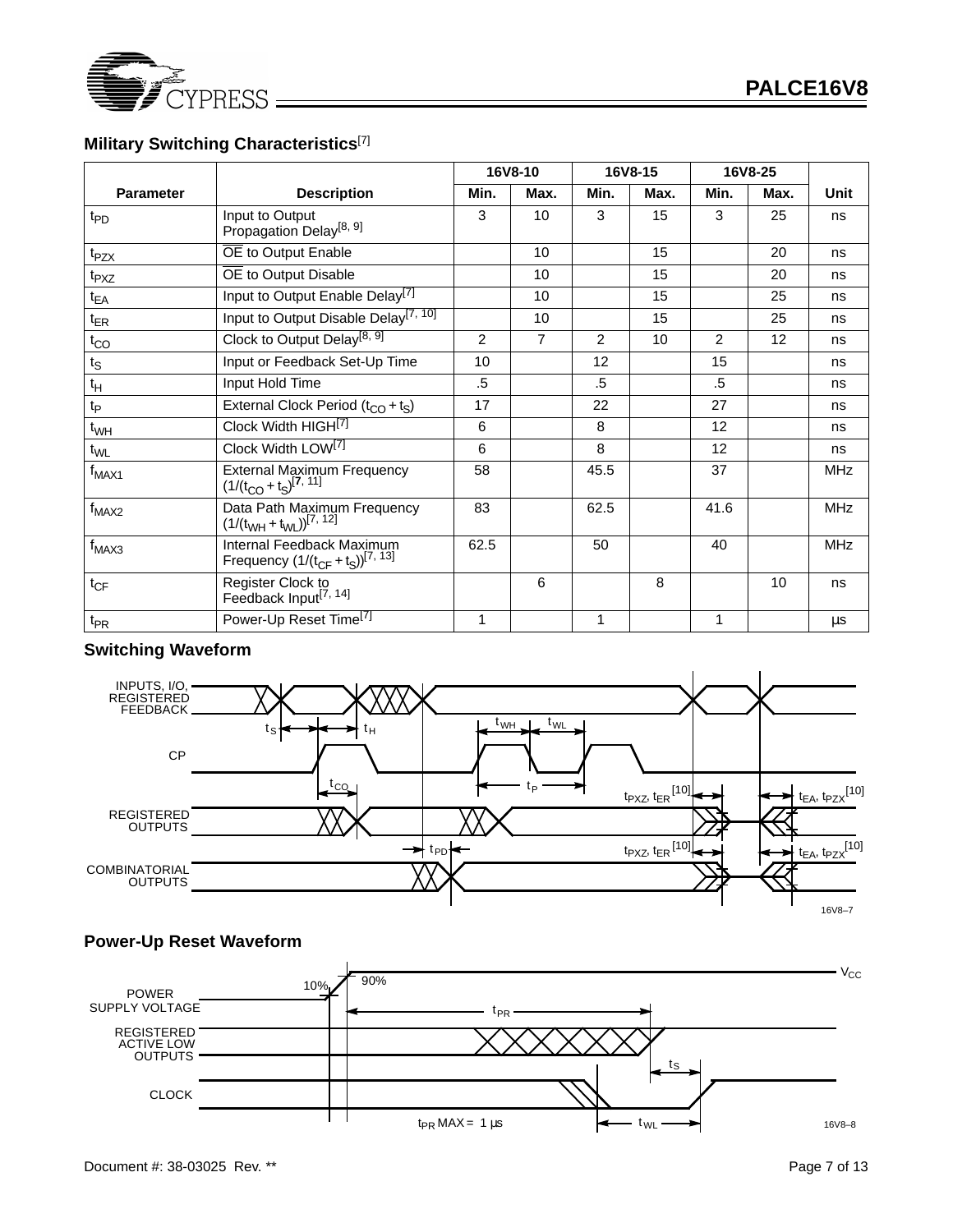

## **Functional Logic Diagram for PALCE16V8**

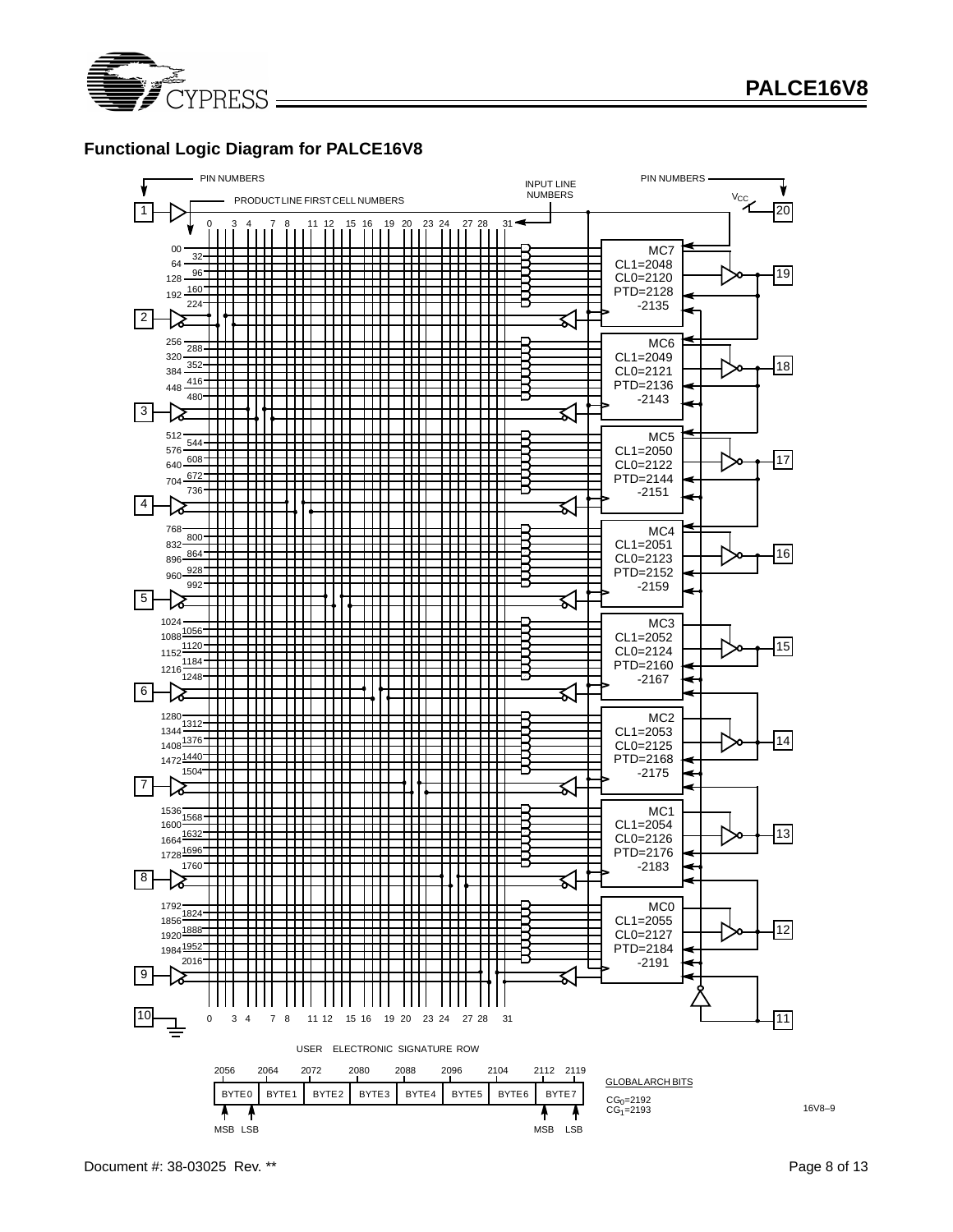

# **Ordering Information**

| l <sub>CC</sub><br>(mA) | t <sub>PD</sub><br>(ns) | $t_{\rm S}$<br>$(n\bar{s})$ | t <sub>co</sub><br>$(n\tilde{s})$ | <b>Ordering Code</b> | Pack-<br>age<br>Name | Package Type                        | Operating<br>Range |
|-------------------------|-------------------------|-----------------------------|-----------------------------------|----------------------|----------------------|-------------------------------------|--------------------|
| 115                     | 5                       | 3                           | 4                                 | PALCE16V8-5JC        | J61                  | 20-Lead Plastic Leaded Chip Carrier | Commercial         |
| 115                     | 7.5                     | 5                           | 5                                 | PALCE16V8-7JC        | J61                  | 20-Lead Plastic Leaded Chip Carrier | Commercial         |
|                         |                         |                             |                                   | PALCE16V8-7PC        | P <sub>5</sub>       | 20-Lead (300-Mil) Molded DIP        |                    |
| 90                      | $\overline{10}$         | $\overline{7.5}$            | $\overline{7}$                    | PALCE16V8-10JC       | J61                  | 20-Lead Plastic Leaded Chip Carrier |                    |
|                         |                         |                             |                                   | PALCE16V8-10PC       | P <sub>5</sub>       | 20-Lead (300-Mil) Molded DIP        |                    |
| 130                     | 10                      | 7.5                         | $\overline{7}$                    | PALCE16V8-10JI       | J61                  | 20-Lead Plastic Leaded Chip Carrier | Industrial         |
|                         |                         |                             |                                   | PALCE16V8-10PI       | P <sub>5</sub>       | 20-Lead (300-Mil) Molded DIP        |                    |
| 130                     | 10                      | 10                          | $\overline{7}$                    | PALCE16V8-10DMB      | D <sub>6</sub>       | 20-Lead (300-Mil) CerDIP            | Military           |
|                         |                         |                             |                                   | PALCE16V8-10LMB      | L61                  | 20-Pin Square Leadless Chip Carrier |                    |
| 90                      | 15                      | 12                          | 10                                | PALCE16V8-15JC       | J61                  | 20-Lead Plastic Leaded Chip Carrier | Commercial         |
|                         |                         |                             |                                   | PALCE16V8-15PC       | P <sub>5</sub>       | 20-Lead (300-Mil) Molded DIP        |                    |
| 130                     | 15                      | 12                          | 10                                | PALCE16V8-15PI       | P <sub>5</sub>       | 20-Lead(300Mil) Molded DIP          | Industrial         |
|                         |                         |                             |                                   | PALCE16V8-15DMB      | D <sub>6</sub>       | 20-Lead (300-Mil) CerDIP            | Military           |
|                         |                         |                             |                                   | PALCE16V8-15LMB      | L61                  | 20-Pin Square Leadless Chip Carrier |                    |
| 90                      | 25                      | 15                          | 12                                | PALCE16V8-25JC       | J61                  | 20-Lead Plastic Leaded Chip Carrier | Commercial         |
|                         |                         |                             |                                   | PALCE16V8-25PC       | P <sub>5</sub>       | 20-Lead (300-Mil) Molded DIP        |                    |
| 130                     | 25                      | 15                          | 12                                | PALCE16V8-25JI       | J61                  | 20-Lead Plastic Leaded Chip Carrier | Industrial         |
|                         |                         |                             |                                   | PALCE16V8-25DMB      | D <sub>6</sub>       | 20-Lead (300-Mil) CerDIP            | Military           |
|                         |                         |                             |                                   | PALCE16V8-25LMB      | L61                  | 20-Pin Square Leadless Chip Carrier |                    |
| 55                      | 10                      | 7.5                         | $\overline{7}$                    | PALCE16V8L-10JC      | J61                  | 20-Lead Plastic Leaded Chip Carrier | Commercial         |
|                         |                         |                             |                                   | PALCE16V8L-10PC      | P <sub>5</sub>       | 20-Lead (300-Mil) Molded DIP        |                    |
| 65                      | 10                      | 10                          | 7                                 | PALCE16V8L-10JI      | J61                  | 20-Lead Plastic Leaded Chip Carrier | Industrial         |
|                         |                         |                             |                                   | PALCE16V8L-10PI      | P <sub>5</sub>       | 20-Lead (300-Mil) Molded DIP        |                    |
| 55                      | 15                      | 12                          | 10                                | PALCE16V8L-15JC      | J61                  | 20-Lead Plastic Leaded Chip Carrier | Commercial         |
|                         |                         |                             |                                   | PALCE16V8L-15PC      | P <sub>5</sub>       | 20-Lead (300-Mil) Molded DIP        |                    |
| 65                      | 15                      | 12                          | 10                                | PALCE16V8L-15DMB     | D <sub>6</sub>       | 20-Lead (300-Mil) CerDIP            | Military           |
|                         |                         |                             |                                   | PALCE16V8L-15LMB     | L61                  | 20-Pin Square Leadless Chip Carrier |                    |
| 55                      | 25                      | 15                          | 12                                | PALCE16V8L-25JC      | J61                  | 20-Lead Plastic Leaded Chip Carrier | Commercial         |
|                         |                         |                             |                                   | PALCE16V8L-25PC      | P <sub>5</sub>       | 20-Lead (300-Mil) Molded DIP        |                    |
| 65                      | 25                      | 15                          | 12                                | PALCE16V8L-25DMB     | D <sub>6</sub>       | 20-Lead (300-Mil) CerDIP            | Military           |
|                         |                         |                             |                                   | PALCE16V8L-25LMB     | L61                  | 20-Pin Square Leadless Chip Carrier |                    |

Shaded area contains preliminary information.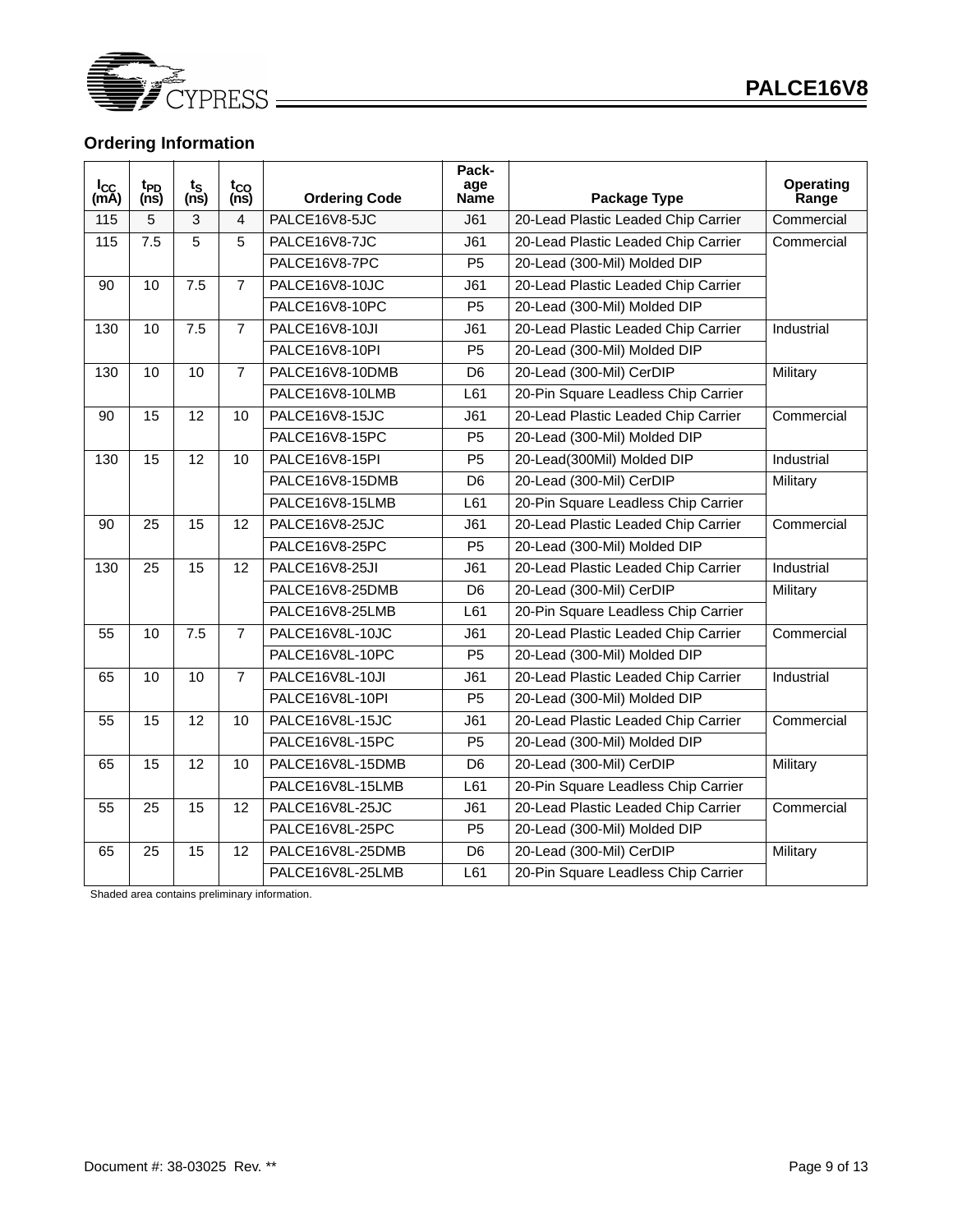

### **MILITARY SPECIFICATIONS Group A Subgroup Testing DC Characteristics**

| <b>Parameter</b> | <b>Subgroups</b> |
|------------------|------------------|
| $V_{OH}$         | 1, 2, 3          |
| $V_{OL}$         | 1, 2, 3          |
| ⊄⊩               | 1, 2, 3          |
| ััแ              | 1, 2, 3          |
| l <sub>ΙΧ</sub>  | 1, 2, 3          |
| $I_{OZ}$         | 1, 2, 3          |
| СC               | 1, 2, 3          |

# **Switching Characteristics**

| <b>Parameter</b> | <b>Subgroups</b> |
|------------------|------------------|
| t <sub>PD</sub>  | 9, 10, 11        |
| .<br>CO          | 9, 10, 11        |
| tς               | 9, 10, 11        |
|                  | 9, 10, 11        |

# **Package Diagrams**

**PIN 1-**<u>nmmmmmm</u> DIMENSIONS IN INCHES  $\frac{245}{310}$  $\frac{MIN}{MAX}$  $\mathbf{r}$ <u>ti taj taj taj pli</u> U | U | U | U | L  $\frac{065}{095}$ .005 MIN. BASE PLANE  $930$ .290  $\frac{155}{200}$  $.970$  $350$  $\frac{.015}{.060}$ 150<br>MIN .009  $012$ Ŧ  $\frac{3}{15}$ 090  $04.$  $\overline{.110}$  $\overline{065}$ SEATING PLANE  $\frac{330}{390}$  $\frac{015}{020}$ 51-80029

**20-Lead (300-Mil) CerDIP D6** MIL-STD-1835 D-8 Config. A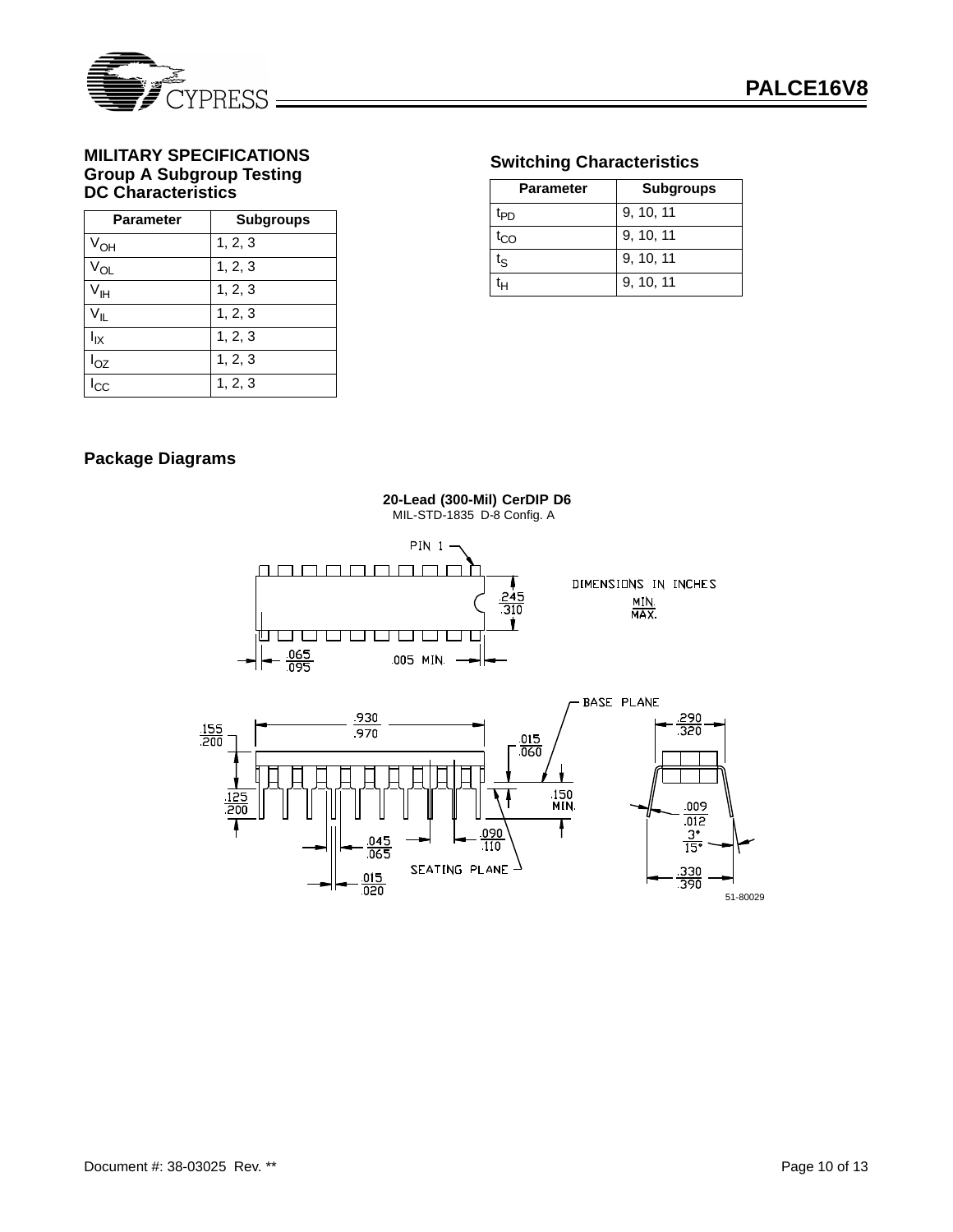

## **Package Diagrams** (continued)



**20-Lead Plastic Leaded Chip Carrier J61**<br>DIMENSIONS IN INCHES MIN.

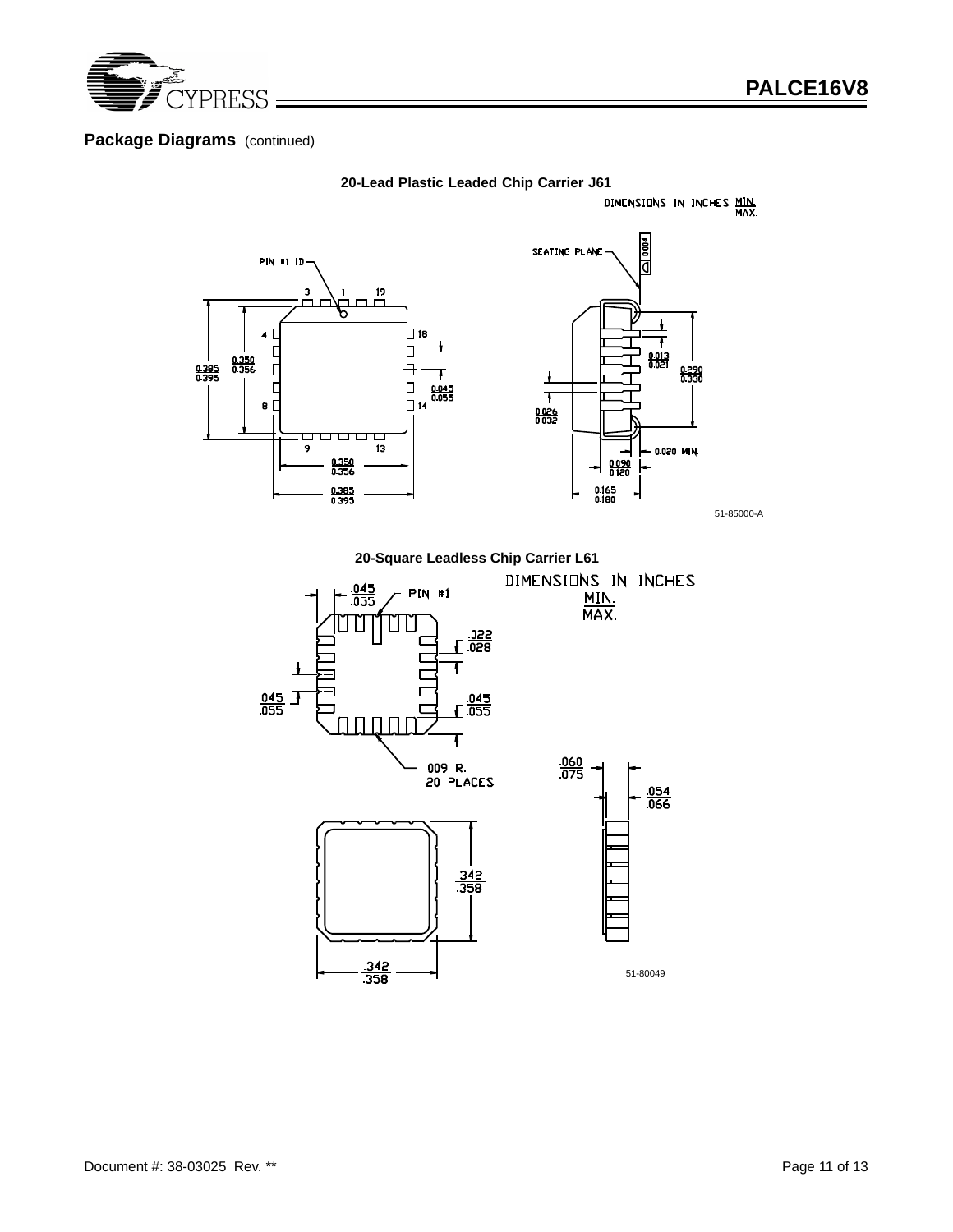

### **Package Diagrams** (continued)



© Cypress Semiconductor Corporation, 1998. The information contained herein is subject to change without notice. Cypress Semiconductor Corporation assumes no responsibility for the use of any circuitry other than circuitry embodied in a Cypress Semiconductor product. Nor does it convey or imply any license under patent or other rights. Cypress Semiconductor does not authorize<br>its products for use as crit